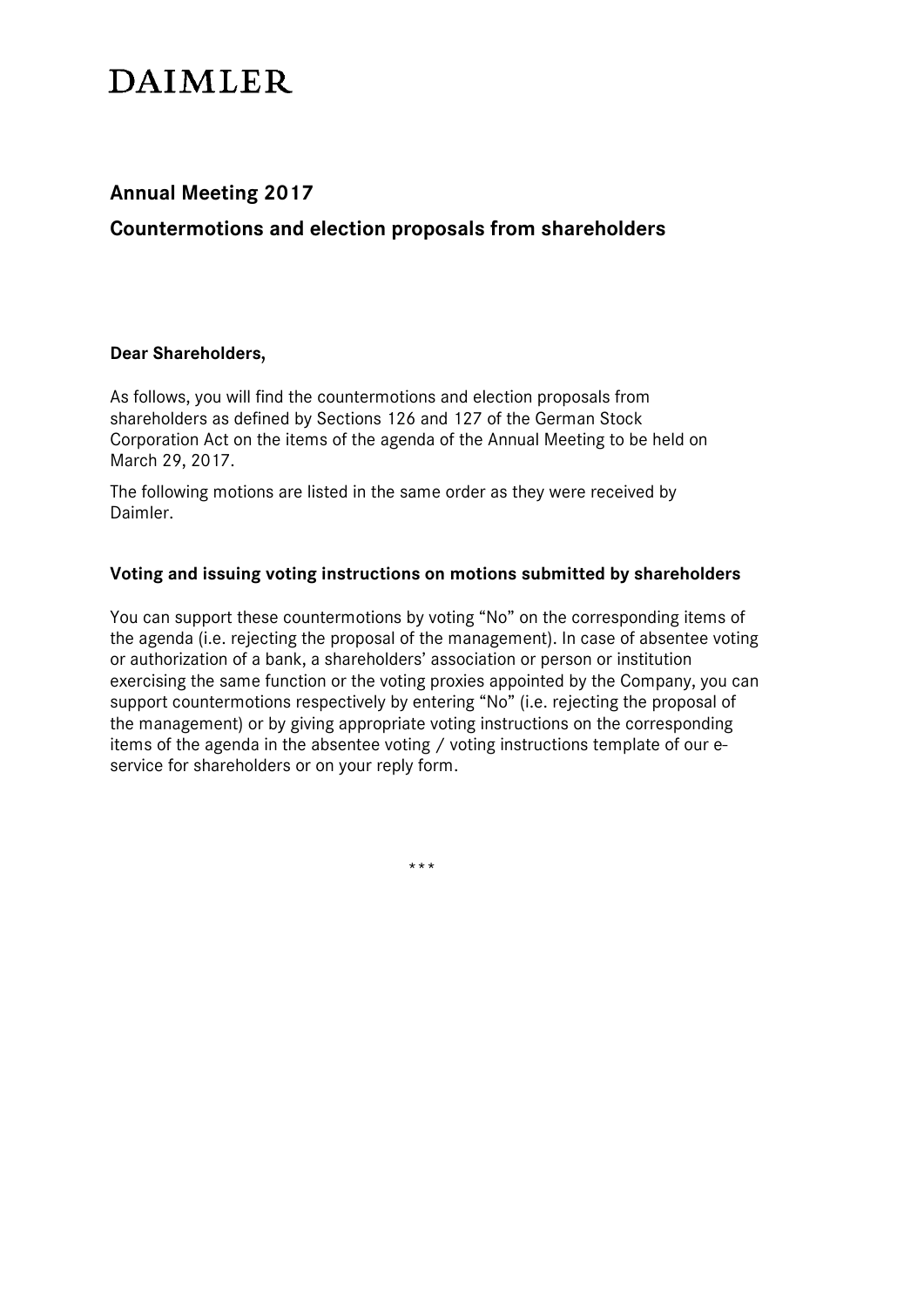#### Mr. **Paul Russmann**, Stuttgart

#### **Regarding Items 3 and 4 of the Agenda:**

The actions of the members of the Board of Management and the Supervisory Board are not to be ratified.

#### Reason:

According to statements made in Annual Report 2016 of Daimler AG, "the ten principles of the UN Global Compact constitute a fundamental guideline for our business operations, to which we are especially committed as a founding member of and participant in the LEAD Group." With the ten principles, the signatory companies are obliged to take action for a social and ecological world economic order. For example, Daimler AG is obliged to protect human rights and to accelerate the spread of environmentally friendly technologies.

On the other hand, Daimler AG does not say a word in its Annual Report 2016 about three darker sides of the three-pointed star, which, in the opinion of the Critical Shareholders (www.kritischeaktionaere.de), contradict the principles of the Global Compact:

1. The supply of military vehicles to states that violate human rights.

2. The poisoning of drinking water in South Sudan by Formula One partner Petronas.

3. Indications of the grave effects on health of emissions from diesel engines.

On point 1: In financial year 2015 alone, Daimler AG exported a total of 3,465 military vehicles to 16 countries. The recipients of military Unimogs and tank transporters from the Daimler plant in Wörth, include(d) in recent years Egypt, Abu Dhabi, Algeria, Angola, Bahrain, Iraq, Israel, Jordan, Qatar, Kuwait, Libya, Morocco, Oman, Pakistan, Saudi Arabia, Syria, Tunisia, Turkey and the United Arab Emirates – countries in which human rights are trodden underfoot and which are located in crisis regions or war zones.

It is true that those exports were approved by the German government; but legality does not automatically mean ethical legitimacy. Especially as Daimler AG boasts of giving the highest priority to "respecting and maintaining human rights." Information on Mercedes military vehicles is available only at http://www.mb-military-vehicles.com.

On point 2: First place in Formula 1? This dream was fulfilled for the Daimler works team "Mercedes AMG Petronas" once again in 2016 with Nico Rosberg winning the drivers' world championship. The oil company Petronas has contaminated the drinking water of more than 180,000 people in South Sudan. Many people have already been poisoned with lead and barium and have to continue drinking poisoned water or have to drink water from swamps instead.

Daimler AG tacitly observes this from Germany. A solution would be simple: the amount of money spent on sponsoring in a single year would suffice to drill deep wells for clean water for the affected people in that area (www.keingiftwasser.de).

On point 3: Although the emissions from diesel engines cause respiratory and cardiac illnesses, Daimler AG continues to invest billions of euros in new diesel engines, also for cars. In the year 2013, according to the European Environmental Agency, 10,610 people died prematurely as a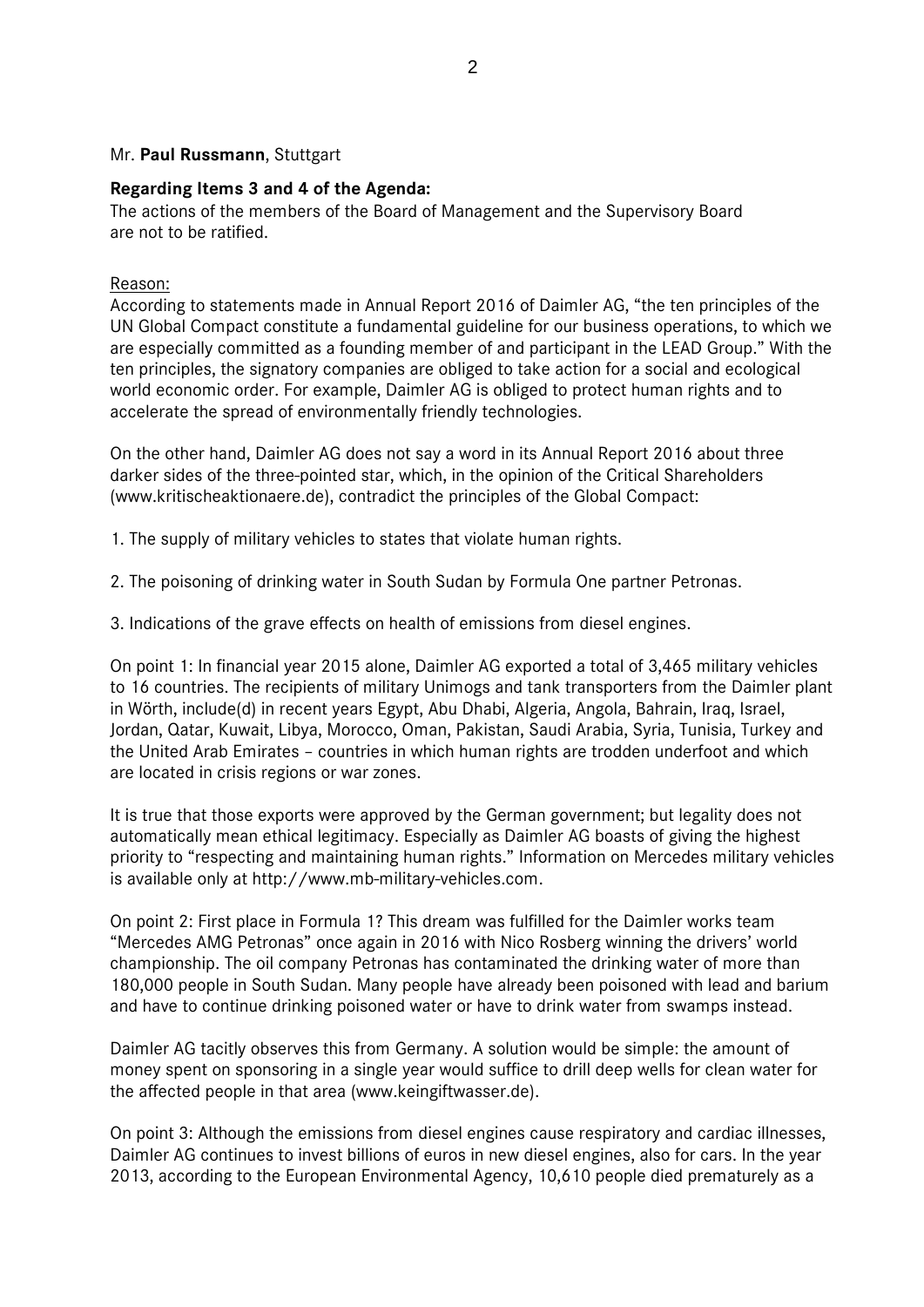result of nitrogen-oxide concentration in the air in Germany alone (www.eea.europa.eu/publications/air-quality-in-europe-2016).

Unfortunately, most of the brand new Euro 6 cars with diesel engines comply with the statutory NOx limit of 80 mg/km only on the test bench in a laboratory. In real operation, however, levels are measured of up to 312 mg/km with the Mercedes-Benz V250 Bluetec 2.1 (figure based on official measurements by the Federal Ministry of Transport). Daimler AG should no longer put such vehicles with excessive real emissions on the roads.

In the shadow of the three-pointed star, people have been desperately waiting for years for the fulfillment of their dreams: They are dreaming of clean air like in cities such as Stuttgart, of drinking water free of poisons in South Sudan, or of a peaceful life in numerous theaters of war on our planet. As a founding member of the *UN Global Compact for Responsible Corporate Governance*, the Critical Shareholders see the Board of Management and Supervisory Board of Daimler AG as obliged to make a contribution so that these dreams become reality.

\*\*\*

Mr. **Jürgen Grässlin**, Freiburg

# **Regarding Item 3 of the Agenda:**

The actions of the members of the Board of Management are not to be ratified.

#### Reason:

Irrespective of the fatal consequences, the Board of Management of Daimler AG under the leadership of Dr. Dieter Zetsche continues to pursue a deeply inhuman export policy of Mercedes military vehicles. This is promoted by participation in armaments trade fairs such as IDEX in Abu Dhabi in February 2017. Nonetheless, the Daimler Board of Management refers in the Annual Report 2016 to the ethical principles of the UN Global Compact (see page 208). Unfortunately, these – thoroughly important – principles of the United Nations serve solely to improve the image of the Daimler Group.

The facts:

1. Daimler AG was a leading exporter of military vehicles once again in the year 2016. On the website http://www.mb-military-vehicles.com, the Daimler Group advertises the sale of a broad range of vehicles in the military and armaments area. In this context, I refer to the brochure "Ready for Future Operations," in which warnings are made of asymmetrical conflicts and new threats (*"Symmetric war scenarios have been replaced by asymmetric conflicts and new threats*," page 9).

2. In recent years, the Daimler Board of Management under Zetsche's leadership has practiced an uninhibited policy of exporting military vehicles even to repressive, autocratic or dictatorial regimes (see the current list of countries in the countermotion from Paul Russmann and the countermotions from the Critical Daimler Shareholders www.kritischeaktionaere.de and www.juergengraesslin.com > Daimler/Airbus).

3. The Daimler management has learnt nothing from the military export disaster of past decades. At the armaments trade fair "International Defence Exhibition and Conference" (IDEX) in Abu Dhabi in February 2017, Daimler – along with numerous armaments companies from all over the world – showed a strong military presence. As in the previous years, also in 2017,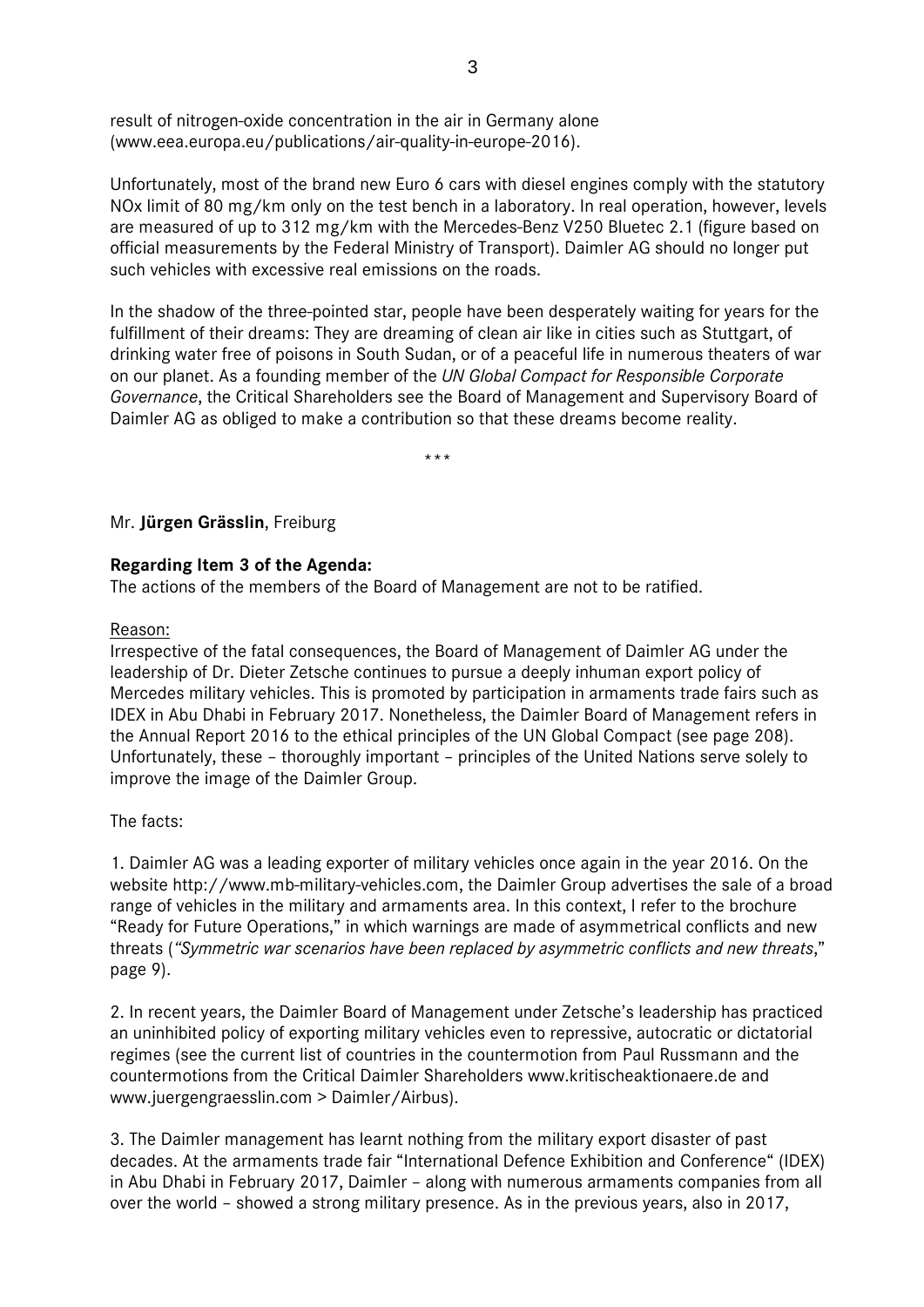Daimler advertised the sale of MB military vehicles (G-Class, Zetros etc.) in several categories (e.g. armored fighting vehicles) at the biggest armaments trade fair in the region. The Mercedes slogan emblazoned above the trade-fair stand – "Ready for Future Operations" – leaves all options open. Suitable for warfare, Daimler offers individually optimized products for special applications to many "defense" customers (*"…are individually optimised to the specific mission requirements of any defence customer*," see www.idexuae.ae). With the recent sales of military vehicles, it is guaranteed that the Mercedes star will shine in blood red above the battlefields of the crisis regions and war zones of the Middle East also in the coming years.

4. Mercedes advertises unscrupulously for the sale of military vehicles such as the G-Wagon, which is advertised with the slogan "Combat proven." What "combat proven" really means is well known due to the research of the RüstungsInformationsBüro (Armaments Information Bureau) (www.rib-ev.de): Mercedes military vehicles can be used to transport tanks (verifiably for example in the Libya war on the side of the dictator Muammar al-Gaddafi), for transporting troops and materials to the front and for transporting corpses of killed combatants and civilians.

5. According to the campaign Aktion Aufschrei – Stoppt den Waffenhandel! (Action Outcry – Stop the Armaments Trade) (www.aufschrei-waffenhandel.de) and the Deutsche Friedensgesellschaft – Vereinigte KriegsdienstgegnerInnen (German Peace Society – United Opponents of Military Service) (www.dfg-vk.de), more than 150,000 military-version Unimogs have been sold to over 80 armies all over the world. The Unimog recipient countries have so far included Egypt, Algeria, Indonesia, Iraq, Kuwait, Libya, Pakistan, Saudi Arabia, Syria, Turkey and many more (see *"Schwarzbuch Waffenhandel. Wie Deutschland am Krieg verdient"/"Black Book Weapons Trade. How Germany Earns from War"* published *by* Heyne-Verlag, pages 294 ff).

6. Anyone who exports MB vehicles to crisis countries knows that they will be used to carry out grave violations of human rights and that people will have to flee from their homes. Anyone who exports military vehicles reaps refugees – exactly that happened dramatically also in 2016.

7. Vis-à-vis the shareholders and the public, the Daimler Board of Management keeps quiet about this dark side of the Mercedes medal. Apparently, these facts are so unpleasant for the civil-military automotive company that they are presented neither in the current annual report nor on the website www.daimler.com. This procedure has nothing to do with the transparency that the Board of Management has committed to. Yet again, the values stated by Daimler – "*…transparent and connected…"* and *"…including fairness, responsibility, mutual respect transparency…"* (Annual Report 2016, pages 56 and 137) – degenerate into hollow words. The Board of Management's credibility is sacrificed to the real export policy of armaments.

#### Our request:

The actions of anyone – like the Daimler Board of Management – that acts in such an inhuman way will not be ratified by the Critical Shareholders at the Annual Meeting. Please adopt our countermotions and authorize us – the Critical Shareholders\*- to cast your votes for you.

\*\*\*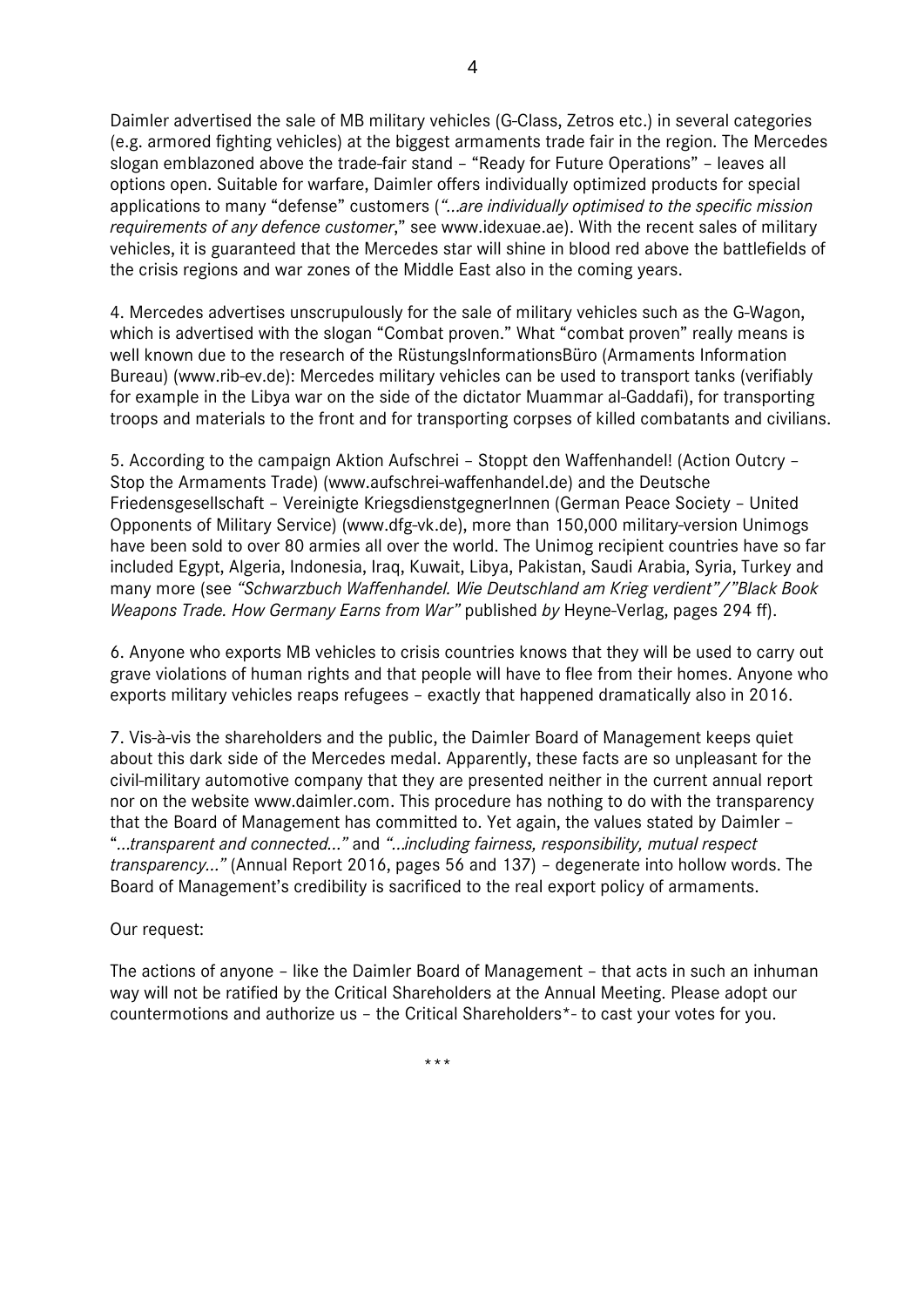# Mr. **Wilm Diedrich Mueller**, Neuenburg

### **Regarding Item 4 of the Agenda:**

Persons, I have hereby proposed that the actions of none of the members of the Supervisory Board of the aforementioned Daimler are to be ratified for financial year 2016.

### Reason:

I justify this proposal with the fact that pursuant to the invitation, it is not expressly allowed that each person attending the Annual Shareholders' Meeting of the same firm Daimler may attend the same Annual Shareholders' Meeting in species-appropriate clothing.

By species-appropriate clothing, I would understand nakedness, because the same nakedness must be that type of clothing that humans have worn for most of their evolution, to which the same humans are therefore likely to be best adapted.

I would feel it to be impermissible dictation to each shareholder by the management of his firm if the same shareholder were to be told not to wear species-appropriate clothes at his own Annual Shareholders' Meeting.

If even those animals that are only bred for the purpose of being eaten by humans are discussed as being kept in species-appropriate conditions, then species-appropriate clothing should of course be allowed for each person attending the Annual Shareholders' Meeting of the aforementioned firm Daimler.

Purely for reasons of hygiene, each naked person should naturally carry a sauna towel with him at all times, upon which the same person sits when the same person then sits down – on a chair for example.

\*\*\*

#### Mr. **Michael Unkrig**, Gaggenau

#### **Regarding Items 3 and 4 of the Agenda:**

The actions of the members of the Board of Management and the Supervisory Board are not to be ratified.

#### Reason:

BAFIN has initiated an investigation of Daimler due to suspicion of market manipulation, (WA 23- QB 4102-2017/0004).

1. Violations of the law and regulations by the Board of Management Member for Human Resources

- 1.1 Systematic fraud with suggestions for improvements
- 1.2 Psycho-terror vis-à-vis persons under protection
- 1.3 Obsolete IT system architecture, high potential
- 1.4 Human Resources department causes major damage
- 2. Permanent longstanding corruption and bribery scandals
- 3. Daimler rejects environmental optimization, chemical reduction with cost cutting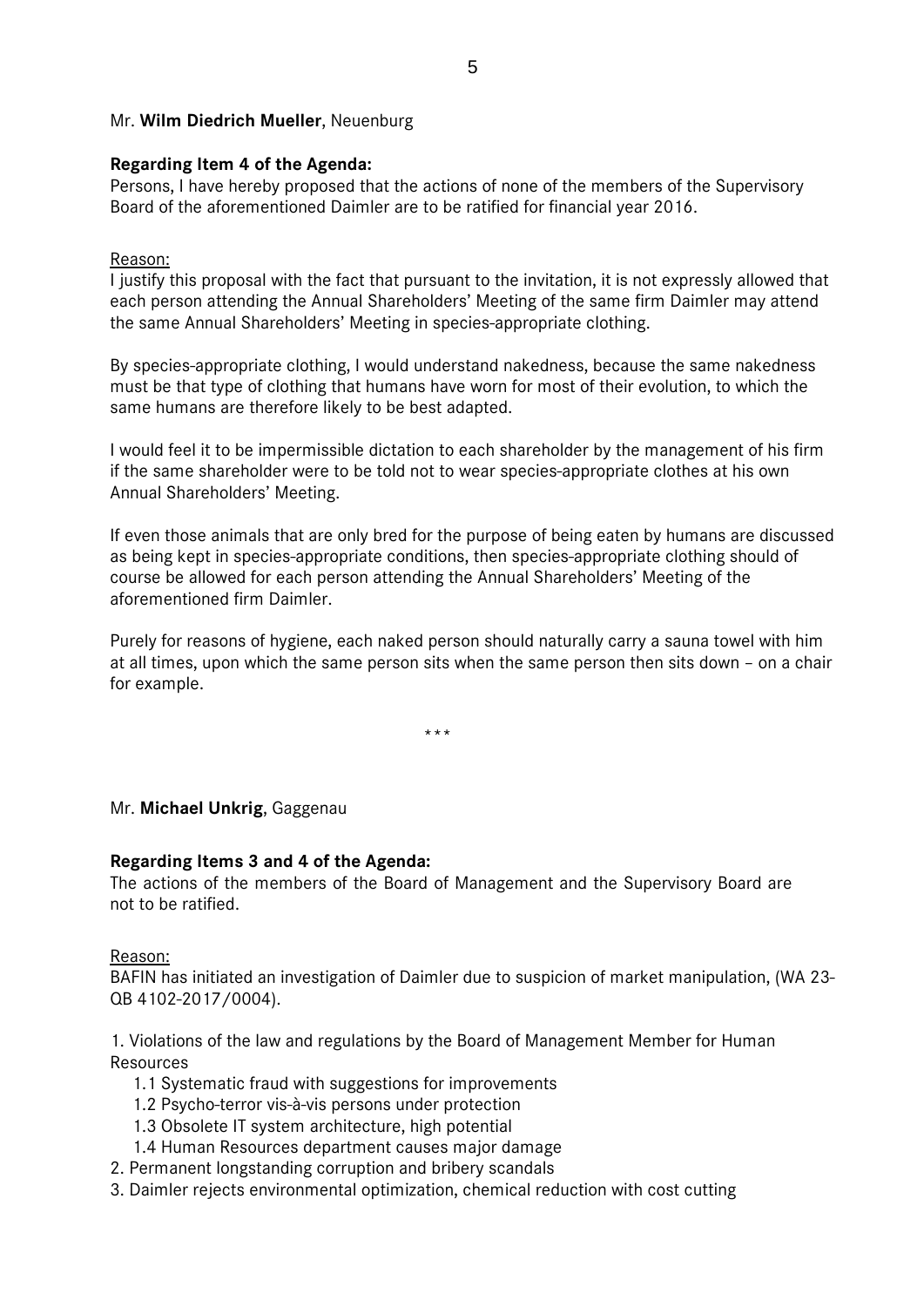4. False statements on sustainability, compliance, corporate governance, the German Corporate Governance Code

- On 1.1) For 20 years, employees have not been treated according to the rules with regard to suggestions for improvements; the company agreement is often not complied with. Due to non-implementation and delayed realization, the shareholders have suffered exorbitant damage in the past 20 years. Innovation and progress have been held up. Employees have not received bonuses.
- On 1.2) In Gaggenau, dozens of employees were put under brutal psychological pressure by a departmental head for ten years; I experienced it myself. Many were ill. The Works Council undertook nothing. All employees, including disabled persons, who said anything against management staff to the benefit of the company are put under enormous pressure by the Human Resources department. The way employees and management staff are dealt with is incredible.
- On 1.3) Since 2002, Daimler has not managed to implement the old world in SAP. For 30 years, the time required to access data has not changed for a large proportion of the employees. Evidence of this has often been sent to the Board of Management in films and presentations. Industry 4.0 as Daimler publicizes on its website does not exist in many areas. Through this rejection, Daimler has suffered major damage since 2011.
	- I developed a one-click system with which all data can be generated with a single click instead of time-consuming template marathons. The work of hours or days is done in a short time: an IT revolution for Daimler.
	- For approximately 600 employees / cost planning, I developed processes with which thousands of components can be calculated with a single click. It is successfully applied in the electrics in Gaggenau.
- On 1.4) The responsibility of Board of Management Member for Human Resources Wilfried Porth include: suggestions for improvements, system IT, non-compliant inadequate treatment of persons requiring protection, non-compliance with integrity. A team leader is protected although he demonstrably caused exorbitant damage, blocked all optimizations and caused enormous damage for shareholders. Daimler quote: "*For us, fair and trusting relations with the employees are more than an ethical and legal requirement. Without them, we could not do business successfully. Motivated and effective employees are the basis for our success."*

All optimizations were sent to the Board of Management in 2011, 2012 and 2014 (also P3) with letters, presentations and films; the Supervisory Board was informed several times. Daimler should have set up a project to determine the potential. There will not be a system capable of efficient operation in the coming years. Despite 50% disability (8 spinal operations, 13 years as a patient suffering from pain), I was put under pressure, had to leave Daimler with a serious illness because I pointed out wrong decisions in the area of IT and worked out solutions.

On 2) Corruption/bribery to this extent should be well known to higher hierarchies.

- 14 years of the truck cartel, price collusion, new exhaust systems were held back, a billion-euro antitrust fine.
- 10 years of bribery payments in 22 countries, a fine of 195 million euros.
- The Formula 1 scandal, a fine of 100 million euros.
- The Petronas environmental scandal.
- The health bonus is discriminatory, violates the principle of equal treatment.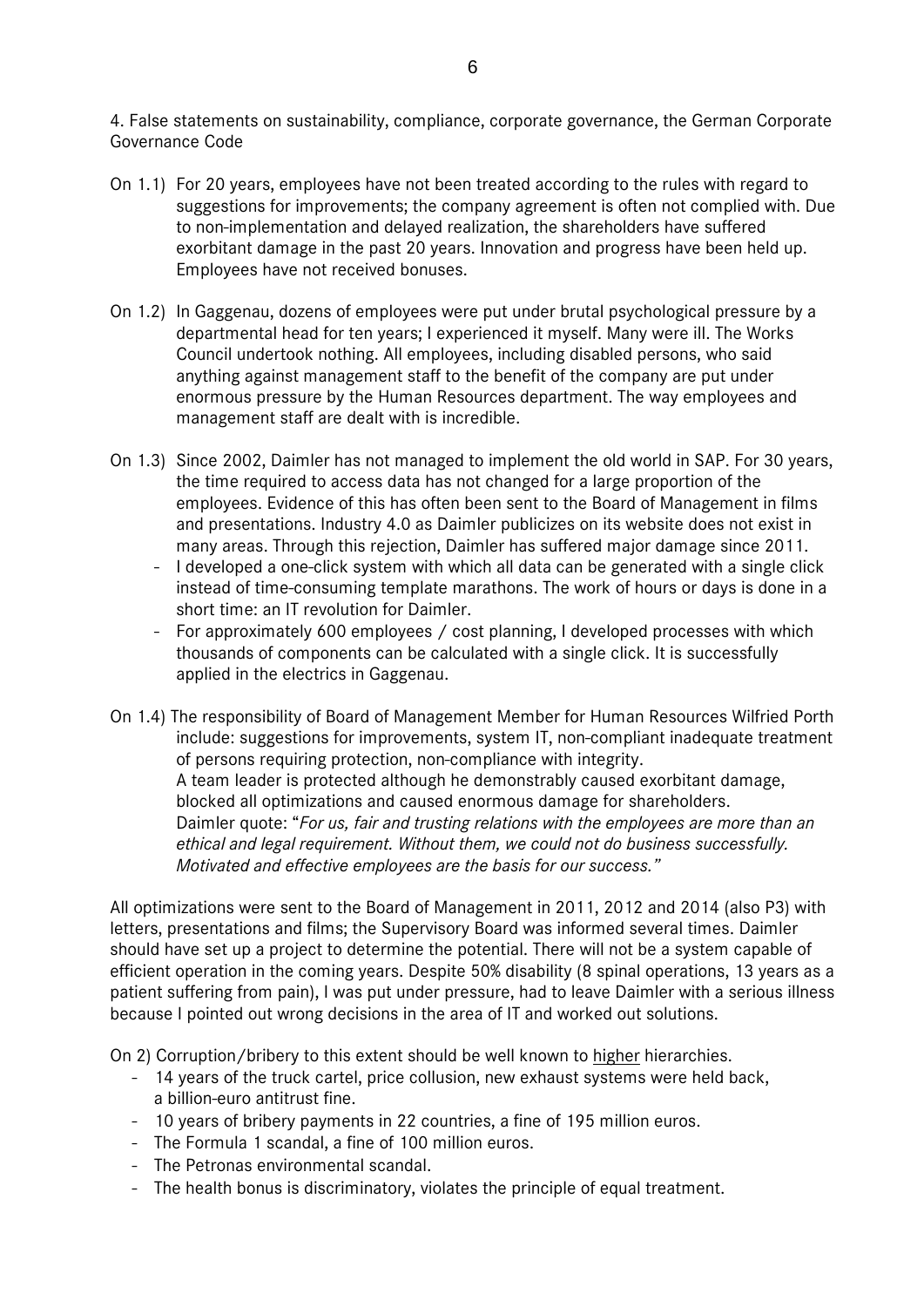- The steel-price cartel, the presumption of innocence still applies!
- The emissions scandal, statements on fuel consumption the German environmental organization "Deutsche Umwelthilfe" wins several court cases. Transport Minister Dobrindt orders a recall also of Mercedes vehicles.

Some cases are still pending in court. If they succeed, Daimler will have to pay high compensation for damages!

- On 3) With special water, chemical reductions, optimized manufacturing processes, cost reductions and so on are possible. Daimler proved this successfully in 2006; there was no implementation/examination of what I pointed out.
- On 4) Daimler has published statements on sustainability, corporate governance, the German Corporate Governance Code, compliance, the WIN Charter and the UN Global Compact claiming that no violations of laws or regulations have taken place (see points 1, 2 and 3). However, incorrect statements have been made with regard to the German Corporate Governance Code and so on for many years.

.<br>مارس بلا

# Mr. **Burkhard Mosch**, Rostock

# **Regarding Items 3 and 4 of the Agenda:**

The actions of the members of the Board of Management and the Supervisory Board are not to be ratified.

Reason:

Pursuant to the draft of the federal government, following a proposal by the Supervisory Board, the Annual Shareholders' Meeting has to decide on the remuneration of the Board of Management. The remuneration is to be capped at five million euros and is to be a multiple of the remuneration of the employees and workers.

> The Board of Management and Supervisory Board should introduce this before a law is passed. > Furthermore, there is no concept for the resolution of the diesel crisis by the Board of Management.

> And the launch of electric cars.

# **Regarding Item 7 of the Agenda:**

Countermotion on the adjustment of Supervisory Board remuneration

#### Reason:

The remuneration should not rise higher than the remuneration of the employees and workers each year and should depend on participation in Supervisory Board meetings.

\*\*\*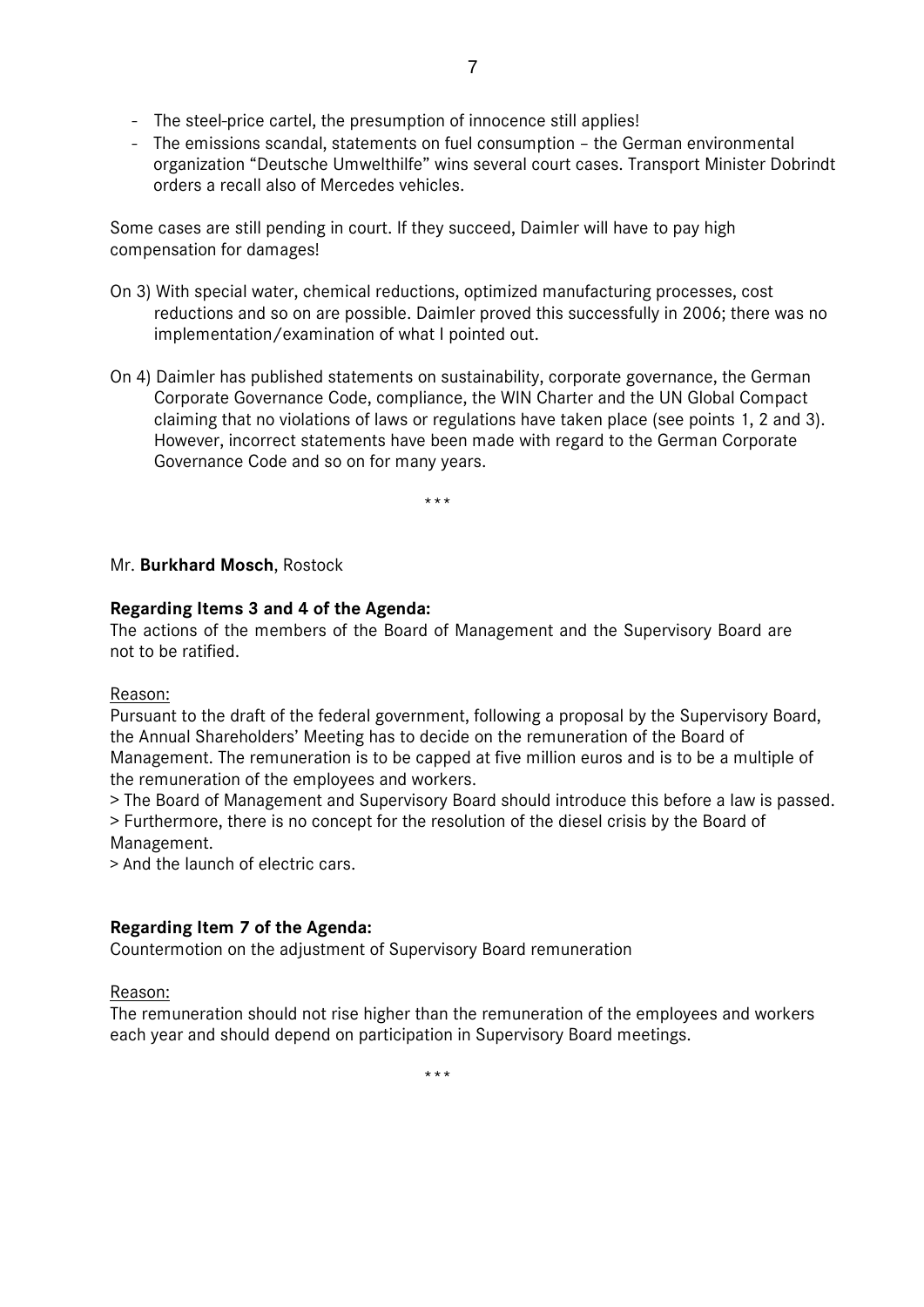#### Mr. **Peter Kuhles**, Düsseldorf

#### **Regarding Items 3 and 4 of the Agenda:**

The actions of the members of the Board of Management and the Supervisory Board are not to be ratified.

#### Reason:

By 2018, car manufacturers will have to pay a fine of five euros per car sold for the first gram of CO2 emissions above the fleet limit, 15 euros for the second gram and 25 euros for the third gram. It will be even more expensive for the fourth gram, for which 95 euros will have to be paid. If average fleet CO2 emissions of 134 g/km are measured for a brand in the EU, it will have to pay a fine of 140 euros per car for the excess of 4 grams. With sales of one million cars, that would be a negative item of 140 million euros in the financial statements.

The Board of Management and Supervisory Board have missed the boat of electrifying cars with battery power. If Daimler does not soon offer an inexpensive electric car, profit-reducing fines are to be expected with a negative impact on the company's future and its share price. The Board of Management and Supervisory Board could have observed in China how the electrification of a vehicle fleet can be accelerated. Although Daimler has invested in the electric-car companies there, it is of little benefit to car buyers in Germany.

\*\*\*

**Dr. Bernd T. Gans**, Vaterstetten

#### **Regarding Item 7 of the Agenda:**

The resolution on the adjustment of Supervisory Board remuneration and the related amendment to the Articles of Incorporation are to be rejected.

#### Reason:

With this motion, the Board of Management of Daimler AG is deliberately acting contrary to the current efforts of large groups of shareholders to curb excessive remuneration at German public companies. At the Volkswagen Group, however, which is similar in terms of size, structure and public importance, the first measures is being taken: Both Board of Management remuneration and Supervisory Board remuneration are being "capped." But the Daimler Board of Management is intransigent and is attempting to forestall the expected legislation on this topic with spurious arguments.

An increase in the standard Supervisory Board remuneration from €120,000 to €144,000 within three years constitutes a rise of 20% or approximately 6.7% per annum. In view of a rate of inflation in the euro zone of less than 2% per annum, this is inappropriate and insensitive.

It is to be assumed that this supplement is regarded as compensation to allow the so-called "commitment to purchase shares each year in the amount of 20% of Supervisory Board remuneration" almost in full and without any depletion of liquidity. But exactly the opposite would be desirable in terms of a genuine orientation towards the performance of the share price. The add-on means that this mutates into a "commitment to a windfall."

The reason given that "Supervisory Board remuneration must be adjusted to maintain competitiveness to attract outstanding personalities as members of the Supervisory Board" is already void with regard to the ten members representing the employees, who are appointed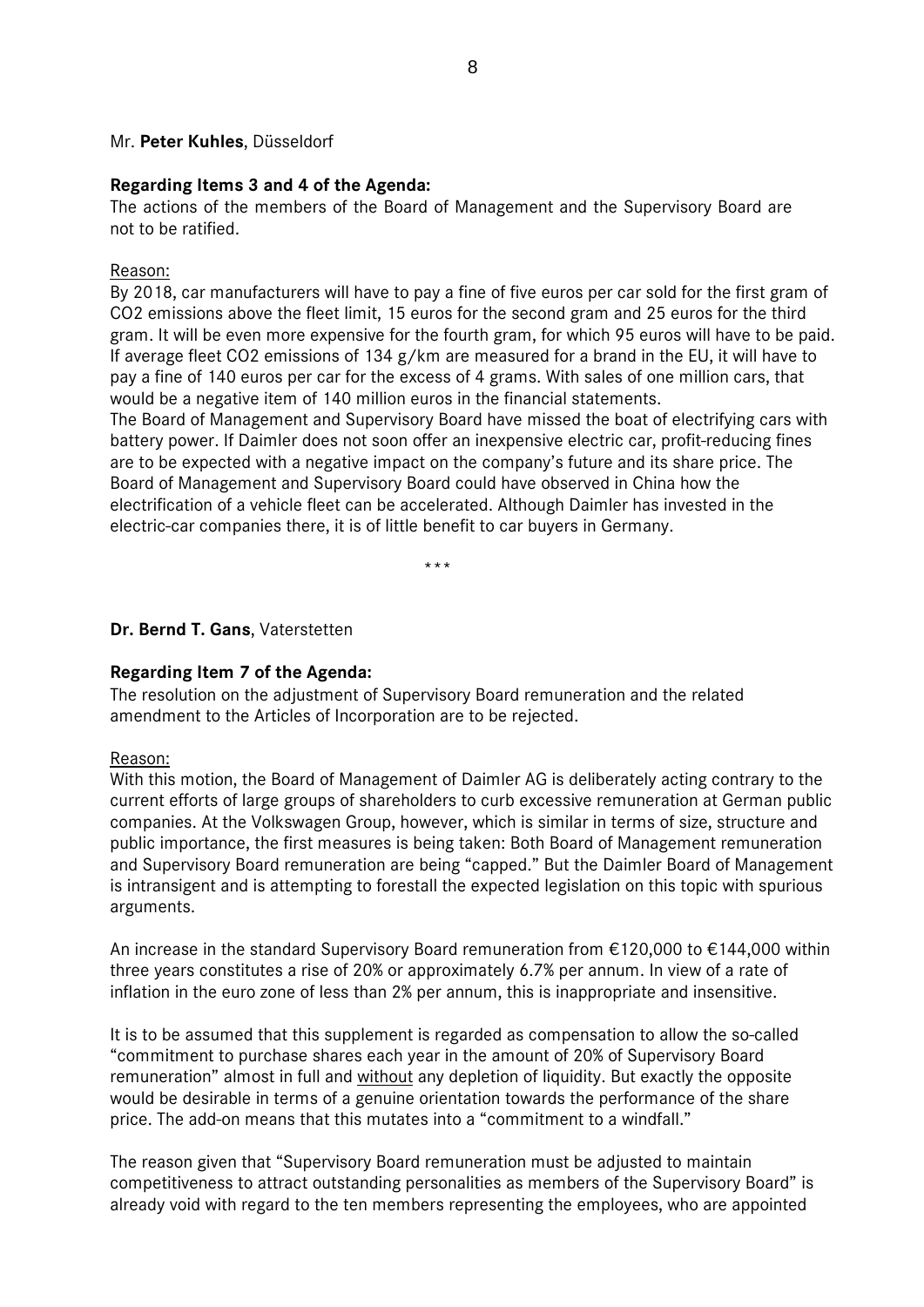pursuant to the German Codetermination Act. They are appointed according to separate competence criteria and democratic rules. Furthermore, those persons are subject to internal mandatory or voluntary guidelines concerning the donation of remuneration received and have followed those guidelines for many years.

But it cannot be taken seriously that the members representing the shareholders, who hold influential positions in supplier companies (Siemens, Bosch, BASF, Linde, Apple), have to be "attracted" with above-average Supervisory Board remuneration, which then has to be adjusted every three years. It is correct that these nominations by the Board of Management and subsequent election by the shareholders are based on considerations of industrial policy and the mutual exchange of experience with companies in related industries.

After all, it may be assumed that the representative of the major shareholder Kuwait Investment Authority, who is to be elected at the upcoming Annual Shareholders' Meeting, did not have to be attracted with "competitive remuneration." It is rather the case that Daimler has at last started to tackle its deficit regarding the direct representation of shareholders' interests in the Supervisory Board. Nonetheless, there is still a long way to go before genuine shareholder democracy is achieved.

Insofar as the members of the Supervisory Board, especially those who are also members of Supervisory Board committees and receive double or treble the standard remuneration, feel that they are inappropriately remunerated, they should describe this problem in the discussion on this item of the agenda.

\*\*\*

Mr. **Holger Rothbauer**, Tübingen

# **Regarding Item 3 of the Agenda:**

The actions of the members of the Board of Management are not to be ratified.

#### Reason:

At past Annual Shareholders' Meetings since 1988 of the former Daimler-Benz AG, then DaimlerChrysler AG and now Daimler AG, the Critical Daimler Shareholders (KAD, Arndtstraße 31, 70193 Stuttgart) with the increasing support and sometimes the overwhelming majority of the shareholders present were able to achieve that Daimler AG converted from being the biggest German armaments company back into being a globally leading CIVIL mobility group. Following the sale of EADS and Tognum shares and other military holdings, Daimler is ALMOST free of armaments.

In particular at the Wörth plant, Daimler still produces – under the heading "Military Vehicles" – specially designed military vehicles, tank transporters etc., which are primarily destined for export to countries including those where unfortunately many crises and war zones of the world are located.

This "deadly export" is promoted with aggressive advertising and marketing activities as well as presentations at arms exhibitions such as IDEX in Abu Dhabi in February 2017, involving substantial financial outlay. Although the Board of Management explicitly refers to the ethical principles of the UN Global Compact in Annual Report 2016 (see page 208 of that report),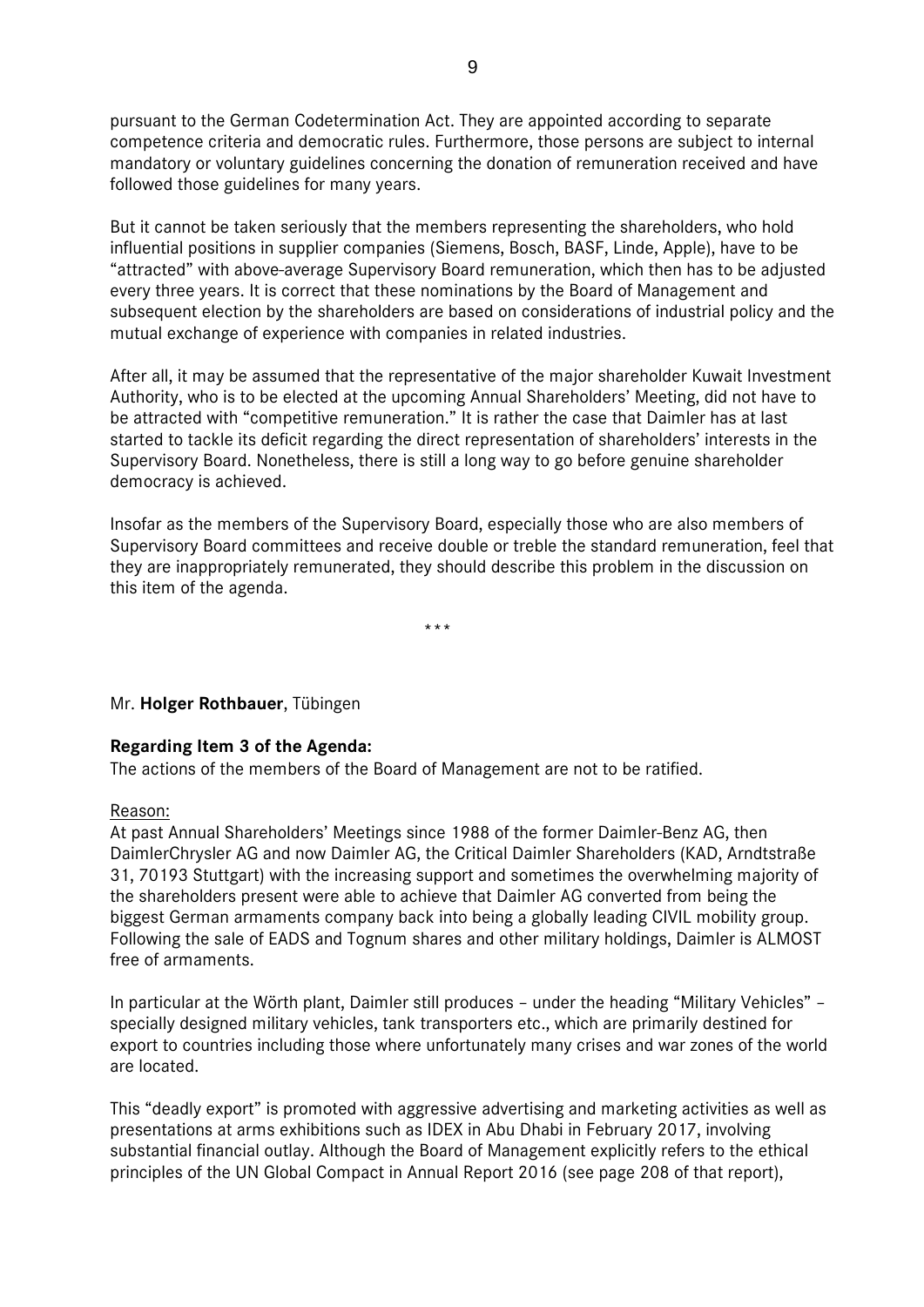Daimler AG once again exported armaments to crisis regions of the world in 2016. These armaments deliveries are diametrically opposed to the spirit of the important UN Global Compact criteria.

With regard to the facts, I refer to the countermotion from the shareholder Jürgen Grässlin.

This inhumane (also according to Daimler's own principles) business practice of armaments exports by Daimler is to be terminated immediately by the Board of Management, not only for reasons of ethical coherence, but also for purely economic reasons. Major investors and funds as well as important international organizations make their financial investment decisions and purchase preferences of civil goods dependent on whether or not a company like Daimler AG is ONE-HUNDRED PERCENT armaments free.

After permanent pressure by the KAD in the past 30 years successfully and quite rightly moved the Group 99% away from armaments, it would now be foolhardy not to continue along this path of conversion to 100% CIVIL due to some military transporters, and to deliberately and damagingly forego this ENORMOUS image improvement as well as finance options. Especially as alternative production possibilities are available at the Wörth plant and sales markets exist for the civil products, so no single job would be lost.

At the Annual Shareholders' Meeting on March 29, 2017, the shareholders must strongly emphasize this clear task of 100% CIVIL Daimler by refusing to ratify the actions of the members of the Board of Management.

Furthermore, the actions of the members of the Board of Management cannot be ratified because in the Annual Report, the amounts of provisions for risks from legal disputes in connection with the so-called diesel and emissions scandal cannot be satisfactorily assessed. Similarly, the risks of permanently stating too-low fuel-consumption figures (all of which were NOT tested under real everyday conditions) were not stated realistically high enough.

\*\*\*

**Deutsche Schutzvereinigung für Wertpapierbesitz e.V.** (an association for private investors), Düsseldorf

# **Regarding Item 4 of the Agenda:**

The actions of the members of the Supervisory Board are not to be ratified.

#### Reason:

The association for private investors Deutsche Schutzvereinigung für Wertpapierbesitz e.V. (DSW) recognizes the operating performance of Daimler AG in the year 2016 and thus also the performance of the Board of Management and Supervisory Board as well as the approximately 282,000 employees at the Daimler Group.

However, the Supervisory Board of Daimler AG made a decision in 2016 that, in the opinion of DSW, has such an intensive effect that despite the positive operating development, the basis for ratification of the actions of the members of the Supervisory Board for the year 2016 is to be seen critically based on the currently available information.

The background is that in mid-2016, the EU Commission imposed a record fine of 2.93 billion euros on the so-called truck cartel. The European Commission determined that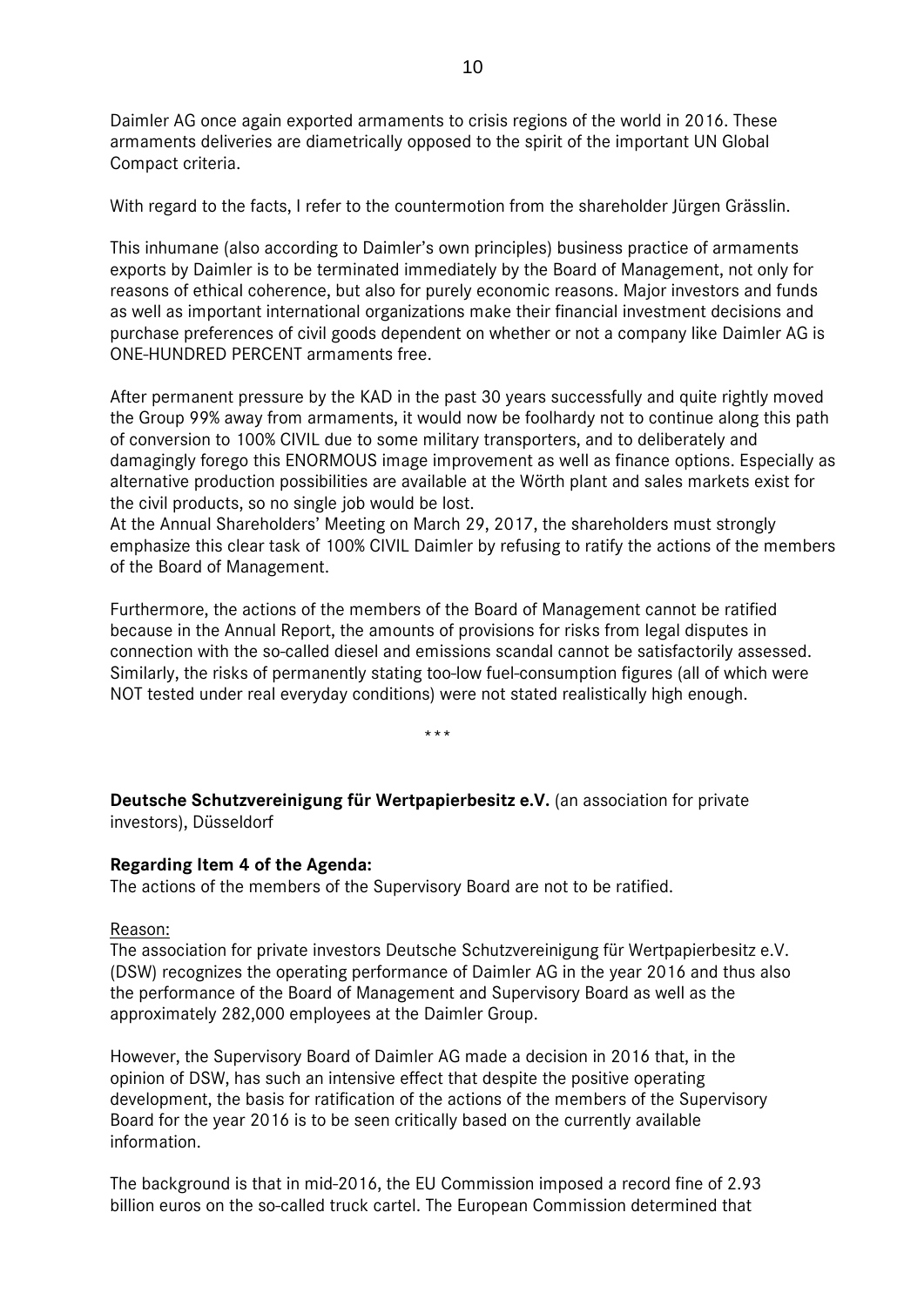MAN, Volvo/Renault, Daimler, IVECO and DAF had violated EU antitrust regulations. Those truck manufacturers – and thus also Daimler AG – had colluded on truck prices over a period of 14 years.

The fine imposed on Daimler AG alone amounts to **1,008,766,000 euros** – the highest fine imposed in connection with the truck cartel.

Despite the cartel violation ascertained by the European Commission, the Supervisory Board of Daimler AG does not want (so far) to make any claims for damages against former or current members of the Board of Management or executives. This has been stated by the Daimler Supervisory Board, also directly after the announcement of the antitrust fine by the EU Commission in June 2016. The reason stated by the Supervisory Board is that the investigations by the EU Commission were not directed against the management or individual managers, but against the company as such.

The assessment of the Supervisory Board is absolutely incomprehensible for DSW. The Supervisory Board fails to recognize that this means the owners and thus the shareholders alone have to bear the damage that has already occurred and the follow-up damage that is to be expected.

A particular irritation is the early timing of the announcement by the Supervisory Board. And the antitrust fines are only the beginning. Cases such as thyssenkrupp unfortunately show very clearly that claims will soon be made by customers that suffered damages, which can also be measured in billions of euros.

The fact that – based on the resolutions of the Supervisory Board hitherto – solely the owners and thus the shareholders have to bear the burden of the antitrust fine and the consequential damages, is unacceptable for DSW. Antitrust violations are compliance violations that trigger liability issues either in the specific area of responsibility and/or in the area of organizational failure.

In the view of DSW, the impression must not be given that the antitrust violation is merely a trivial offence that does not trigger any sanctions at the Group.

According to page 69 of the report of the Supervisory Board to the shareholders in the annual report for the year 2016, the Supervisory Board repeatedly updated its reviews of making claims for damages against the responsible persons. However, it has so far not seen any reason to claim compensation for damages against former or active members of the Board of Management.

We therefore seriously ask ourselves which further information the Supervisory Board needs to be able to finally assess the facts, now that the antitrust fine has been announced and already paid by Daimler AG.

Also in order to avoid secondary claims, the DSW urges the Supervisory Board of Daimler AG to have another appropriate investigation carried out by an independent party on the basis of the new findings since June 2016, and resolutely to report to the shareholders on the results.

Should the Supervisory Board of Daimler AG not comply with the above demand and not agree to further investigations or reporting, we are of the opinion that a special audit pursuant to Section 142 of the German Stock Corporation Act (AktG) is advisable. We will prepare a motion to that effect and present it at the Annual Shareholders' Meeting on March 29, 2017.